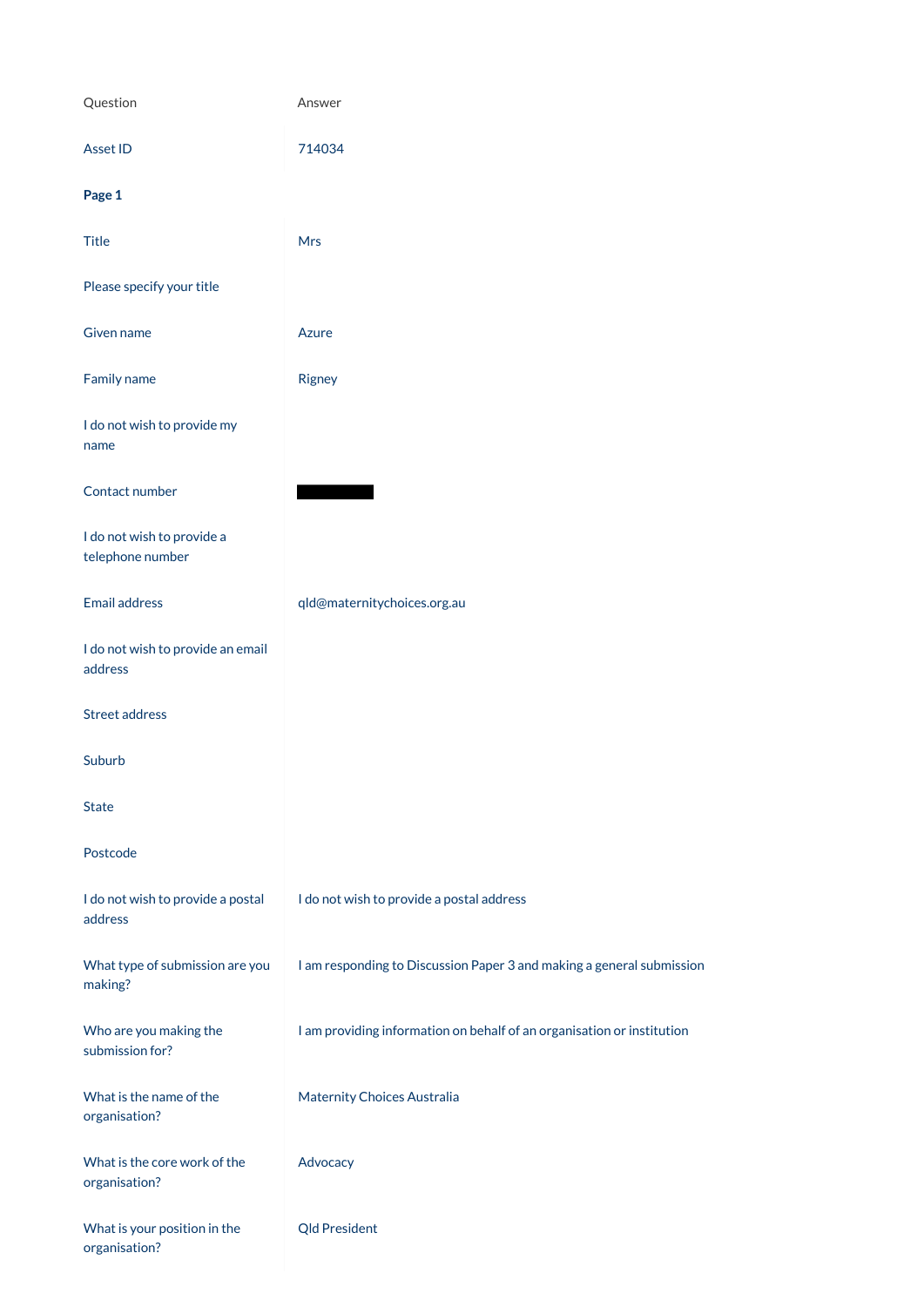any of the following group (Please tick all that apply)

| Question                                                                                                                    | Answer                                                                                 |
|-----------------------------------------------------------------------------------------------------------------------------|----------------------------------------------------------------------------------------|
| Do you have authority from the<br>organisation to make a<br>submission on its behalf?                                       | Yes, I am authorised to make this submission on behalf of the organisation I represent |
| Please specify who you are<br>making this submission for                                                                    |                                                                                        |
| Please select at least one from<br>below                                                                                    |                                                                                        |
| Please specify (if Others was<br>selected)                                                                                  |                                                                                        |
| Are you able to advise a<br>timeframe for when most of the<br>lived experience/observations in<br>your submission occurred? | In the past two years                                                                  |
| Page 2                                                                                                                      |                                                                                        |
| How would you like us to use<br>your information?                                                                           | Identified - published on website                                                      |
| Page 3                                                                                                                      |                                                                                        |
| What is your age range?                                                                                                     | I am between 26 - 35 years old                                                         |
| What is your gender?                                                                                                        | Female                                                                                 |
| Please specify other gender                                                                                                 |                                                                                        |
| What is your current postcode?                                                                                              | 4066                                                                                   |
| What is your main language<br>other than English spoken at<br>home?                                                         | <b>No</b>                                                                              |
| In which country were you born?                                                                                             | Australia                                                                              |
| Do you identify as a member of<br>any of the following groups?                                                              | Person with disability                                                                 |

**Page 4**

Your knowledge and experiences

Background adaptation from 'Reclaiming Childbirth as a Rite of Passage' by Queensland's Dr Rachel Reed. Ownership and war. During the early rise of the Patriarchy, land ownership passed down the paternal line from father to son and it became necessary to guarantee the paternity of their children, requiring ownership of women and the control of their reproduction. Unlike in hunter-gatherer times, children were no longer the responsibility of the tribe, instead, women became the primary carers of their older children as well as their babies. However, for a short while, women retained control over childbirth as a female only domain due to extensive knowledge about herbs, fertility, abortion, contraception and labour pain. Regardless of the socioeconomic hierarchy, women had lower status than men in each layer or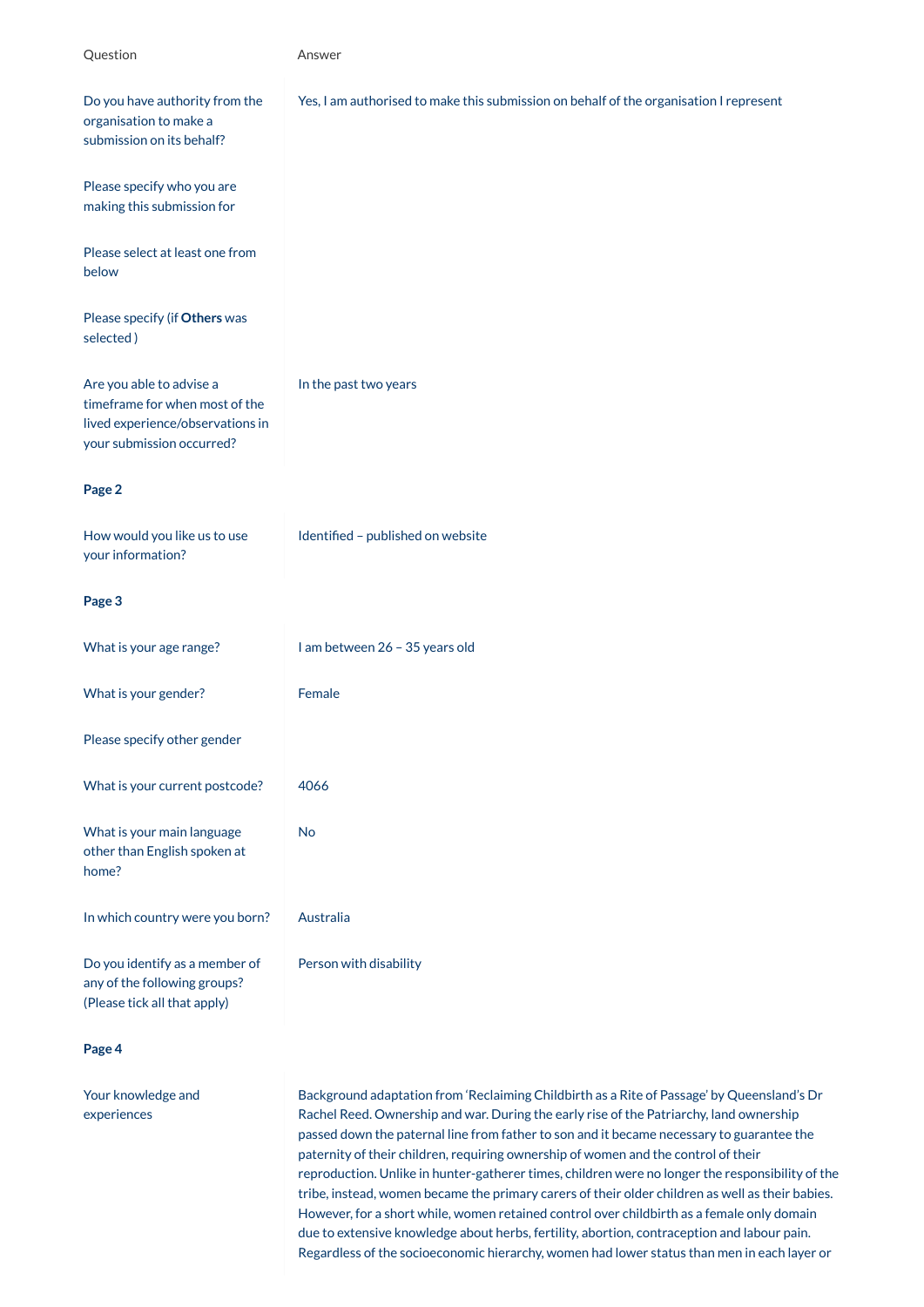stratification. Kings mobilised men to fight in battles to protect their lands and women were expected to produce sons to replace them. On capture women were a valuable resource, raped by their captors and kept under surveillance to ensure the paternity of resulting children. Religion and State. Many religions claimed the subordination of women by men was sanctioned by God and that man should have dominance over nature. 5000 years ago governments began to form and laws were developed and influenced by patriarchal social structures and religious ideologies of the time. Laws relating to women's reproduction were similar across states and made adultery, contraception and abortion criminal offences. The punishments were not based on concerns about the life of the child as infanticide was common and legal if carried out by the father of the child. Wise women and medicine men. Universities reinforced religious and cultural ideas about the inferiority of women, however, used science and claims of rationality rather than religious doctrine. Male physicians were supported by church and state, enabling them to position themselves as the only legitimate medical practitioners. Royal, religious and academic decrees restricted the practice of medicine to licensed physicians only. A licence could only be obtained after completing university education to gain a formal qualification and clerical vow. Women were unable to access either as male physicians also persuaded the English parliament and King Henry to legislate the banning of women to practice medicine and surgery. Unlicensed practitioners, including women (midwives), were permitted to provide healthcare within a limited scope and charge small fees without advertising. Midwifery continued as it wasn't considered medical practice so male physicians set about defaming wise women and their services through the church and 'witch-craft'. They blamed sorcery when university-learned medicine failed to cure ailments citing witchcraft is the 'single greatest threat to Christian European civilisation'. Women who lived independently of men, widows and spinsters were targets. Male physicians participated by providing medical expertise regarding whether a woman was a witch or not. This often involved carrying out invasive physical examinations of the women's body. The witch hunts executed thousands and tortured more, but the systemic persecution of witches generated fear and silence among women, eliminating the majority of wise women. This paved the way for male physicians to step into high risk childbirth and place regulation through church and state on midwives in the 1600's, despite no training in childbirth of any risk status. In the 1700's childbirth was seen as a mechanical process, in which men are mechanically minded. Forceps were invented by a male barber surgeon, for complicated birth, but women were banned from using them. The use of technology in conjunction with science increased the status of male birth knowledge and helped to facilitate the eventual move into uncomplicated birth in the 1800's and into the present day. Industrialisation and Institutional maternity care. Medical knowledge around matenity care continued to be constructed around sex based sterotypes. Women are capable of creating children so it was perceived as their primary biological role and were considered feeble of mind and victim to their reproductive urges. Female disease and illness were explained as symptoms of women resisting or denying their 'biological destiny'. Rational male medicine purported to be able to diagnose, treat and control women's disordered bodies. Industrialisation led to crowded living conditions and increased ill health and injury. Hospitals were established to provide large-scale medical care where patients could be managed by doctors and tended to by nurses. They provided free care to poor women and obstetric training for doctors and nurses. Rates of childbed fever were high as doctors spread bacteria from ill and dead patients directly into birthing women's vaginas. The rates of maternal death remained high until the discovery of antibiotics in the twentieth century. Initially the rate of injury and death rose as hospital birth increased but over many decades all classes of women used services. Hospitals and medicine provided pain relief and a sense of 'safety' that filled the vacuum created by collapse of the collective birth culture of women. Many first wave feminists considered the option of medicalised hospital birth as a means of women gaining control of their own body and reproductive life. Hospital practices were also influenced by the mass production concepts of industrialisation. Women's bodies were managed as though they were on a production line, with routine interventions aimed at making the birth process more effective and efficient. Standard interventions were humiliating and dehumanising, including a public shave, enema and bath, followed by rupturing the amniotic sac with an amnihook. Narcotics and sedation were then administered to induce a 'twilight sleep', and women were strapped to beds to avoid injuring themselves as they thrashed about partially conscious. As the baby's head appeared, medicalisation (such as ergot) was injected to increase contractions and forceps were often used to remove the baby from the unconscious woman. Medicine forged an alliance with nursing to bring midwifery under the legal and disciplinary control of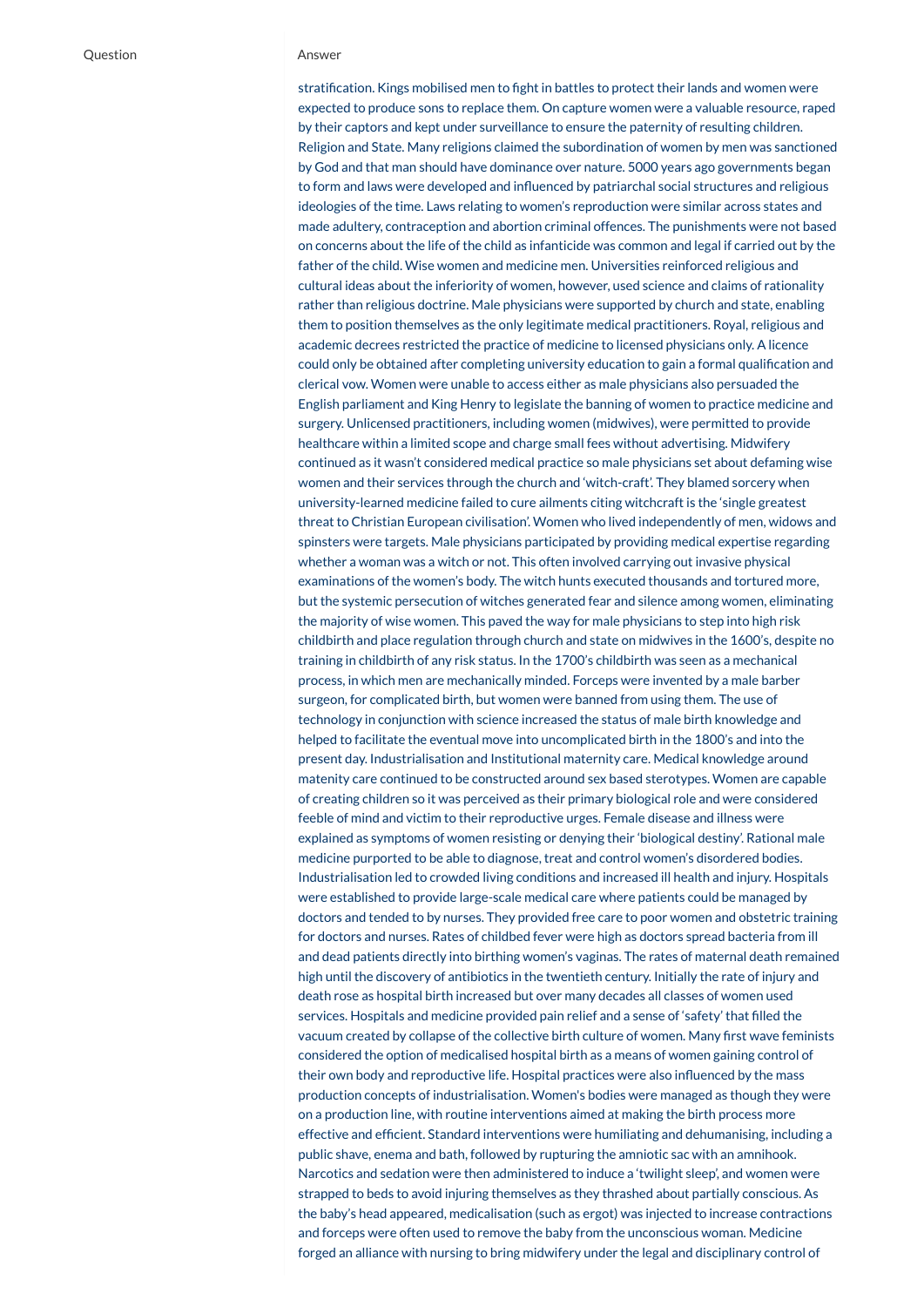medicine. Various strategic legislation resulted in midwifery becoming a branch of nursing rather than the separate profession it has always been. Traditional midwifery evolved from autonomous wise women whereas nursing had emerged to support medical practice. Midwives were socialised to become a nurse first, then taught the knowledge and skills of medicalised birth. Moreover, midwives could not regulate their own profession and medicine had a dominant voice in government, that we still see today through no Chief Midwife positions in Australian States or Commonwealth. Evidence based medicine emerged in the 1970's but did not become firmly established in healthcare until the early 1990's. Obstetric resistance to implementing research findings into practice was well known among other specialties of medicine. Routine interventions such as fetal monitoring, breaking the amniotic sac and episiotomies were introduced as part of the general medicalisation of childbirth, without any supporting research evidence. These interventions continue to be practised today due to maternity services focusing on cultural practice, in direct opposition to best evidence. This overview has explored the key aspects of herstory that forms the warp our birth culture is woven through. These threads will be revisited throughout this submission because current birth culture, knowledge and practice reflects the herstory of women and birth and women's status within society; dirty and malfunctioning versions of the superior male body. It will make it clear to readers that obstetric violence is a form of sexual violence and should be identified as such in modern law rather than remain a barrier for women to enter the criminal justice system and weave our future in sexual and reproductive bodily autonomy. What is sexism? Medical news today states 'Sexism is prejudice or discrimination based on sex or gender. It affects every level of society, from institutions and governments to personal relationships'. Sexism begins with prejudices. A prejudice is a bias against a person or group of people. It is often based on myths, stereotypes, and generalisations that a person learns from others. Biases about sex and gender can be explicit, something that a person is aware that they have. And they can be implicit, in which case, a person is not consciously aware of their biases. Sexual harassment The event, and additionally speaking about lived experience of sexual harassment can make people feel uncomfortable, scared, and even traumatised. Even if a person does not feel physically threatened at the time, it may cause or reinforce a fear of walking alone, wearing certain clothes, or being sexually assaulted. We see this in 'Canary in the Coal Mine:birthing outside the system' book by Professor Hannah Dahlen et al. The Qld Anti-discrimination Act Review discussion paper advised that sexual harassment can include a one off act. Authors agree that obstetric violence (OV), like all forms of sexual violence can be a one off, begin with gaslighting/grooming for compliance or at each contact. On 19AUG21 we supported a consumer who was digitally raped by a stranger midwife 20 mins before birthing her child seek legal advice from Legal Aid Queensland. The Lawyer advised this event would fall under sexual harassment. Systems support perpetrators to continue to practice (even if they are being investigated for a series of alleged abuses) as there is no transparency with hospital performance reviews, OHO, QHRC or AHPRA for the public or individual women involved in their 'care'. It is likely that many clinicians are routine violators of discrimination and human rights law. What is Obstetric Violence? The definition of obstetric violence is Obstetric violence is normalised mistreatment of women in the childbirth setting. It is an attempt to control a woman's body and decisions, violating her autonomy and dignity. It has also been termed "disrespect & abuse" or "abuse and mistreatment" by the World Health Organisation. The appropriation of a woman's body and reproductive processes by health personnel in the form of dehumanisation treatment, abusive medicalisation and pathologisation of natural processes involving a woman's loss of autonomy and of the capacity freely make her own decisions about her body and her sexuality which has negative consequences for a womans quality of life. It can also be explained as the intersection between institutional violence and violence against women. These are real experiences from Qld women; -denial of treatment (refusing access to Birth Centres and public homebirth particularly as these things help to prevent poor outcomes) -verbal humiliation (you can't have a waterbirth because your so overweight you can't get out of the birth pool) -Physical violence (clinicians asked security guard to hold her down) -invasive practices (midwife spread her legs without consent, doctor ripped down her bra and grabbed her breasts and said too small, you won't be able to breastfeed) -unnecessary use of medication (66% of women are cut open via c-section or episiotomy, this is obviously unnecessary and backed up by the Australian Healthcare Commission on Safety and Quality in Healthcare's 3rd atlas on 12 fold variance in c-section rates and other unwarranted interventions) -disregard for the woman's needs and pain (Qld doesn't offer pain relief options like homebirth) -forced and coerced medical procedures (49% have inductions and about 15% are necessary so we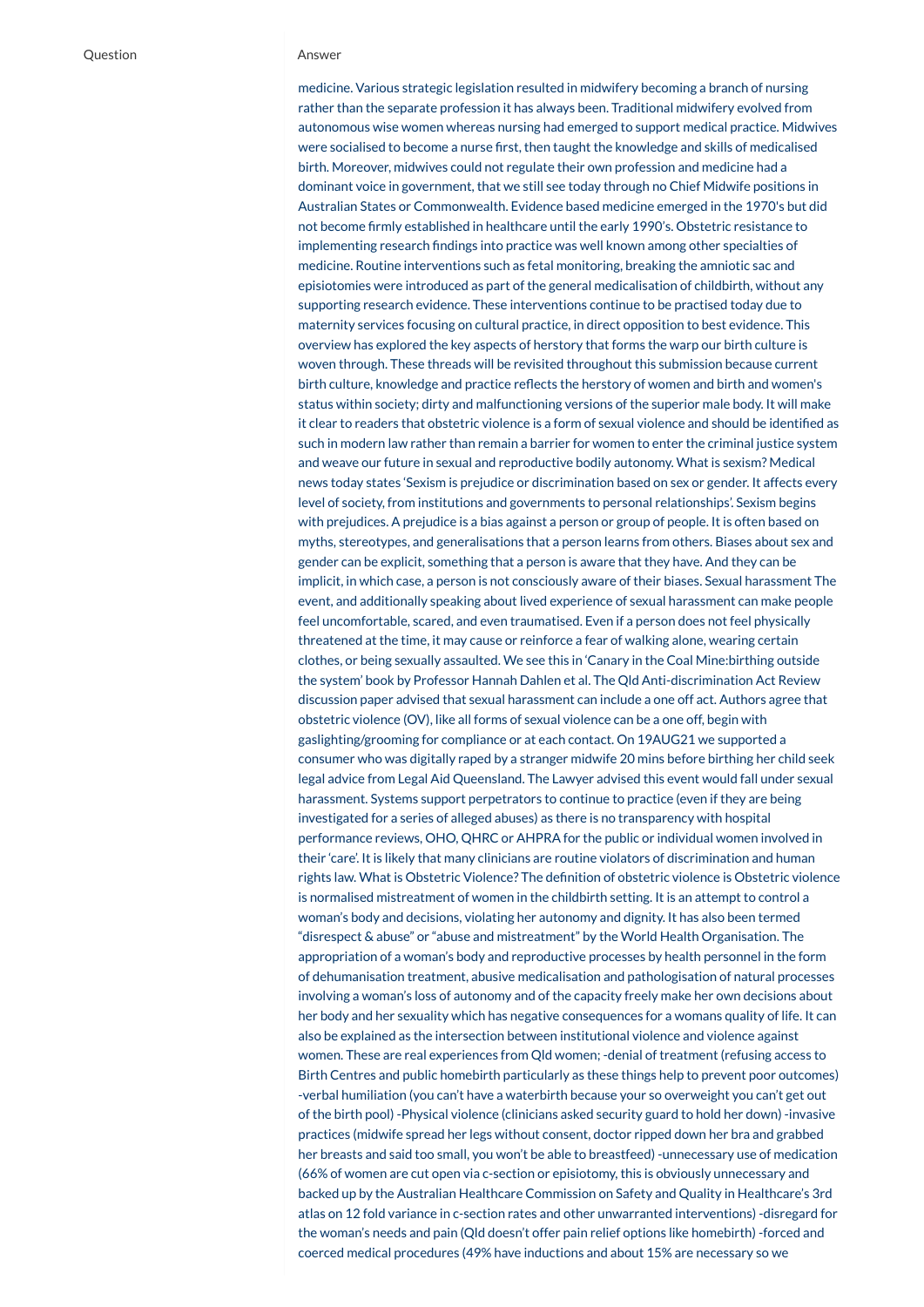estimate 30% are coerced and 4% is maternal choice) -detained for failure to agree or to comply (being told they aren't allowed to leave until they have a vaginal exam in pregnancy) dehumanising or rude treatment (a women was sterilised without consent and she wasn't told until her 6 week postnatal checkup) Sex based oppression Unique to gender (which is a societal construct based on narrow sterotypes), reproductive harm can be seen throughout history based on biological sex. Maternity consumer advocates are not paid, this is an example of sex based oppression, so that we can not make as many submissions as we would like, make less political representation, less 1:1 support for consumers who are struggling to navigate the system including complaints to seek justice for the abuse and mistreatment they have endured. When comparing to Dept of Veterans affairs who give \$11B/year to veteran advocacy organisations for 1:1 advocacy and psychosocial supports plus \$1M pay out for severe PTSD as 1 in 5 veterans have PTSD. 1 in 5/10 women have PTSD, there are no funded 1:1 advocates, no 2 page claim forms, no compensation and trying to complain/litigate is a mess. Women's health has ⅓ the research budget as men's, so again we are performing procedures without having ever studies the female anatomy ie the clitoris was studies initially in 2005 but we have been cutting into clitoral nerves for decades routinely causing short and ling term harm. Nonevidence based care and acquired harm Most women are allocated to fragmented maternity services. Standard care is known for allowing most women to fall through the cracks. This prevents women from building a trusting two-way relationship, leading to higher interventions rates [10]. Unnecessary procedures, such as rapidly rising episiotomy rates, have a negative physical and emotional impact on the mother and her family. The WHO states no population should have more than 10-15% c-section and 10% episiotomy rates, but in Qld, the rate is 37% and 25%, only 38% get through facility based birth without being cut, with no improved outcomes for mum or bub. Further, Qld Health's Safety and Quality Executive has just released a Memo to all hospital CEO's endorsing the 'Perineal Bundle' clinical care standard as per Australian Safety and Quality Commission which recommends all (310,000 a year) women under go an anal exam to 'find' severe tears, but only 6 were found. Given 25% of women have experienced vaginal or anal sexual assault, we find the recommendations barbaric. Bureaucrats advise that women can say no, but clinicians in 1:1 care do not routinely offer benefits/risks/alternatives/intuition/nothing, and in fact the opposite occurs as most women advise on social media it is done without affirmative or informed consent. This is more likely to occur with a stranger care provider than a known one. Keedle 2022 shows that most maternity service users are abused and mistreated. Pregnancy inherently increases vulnerability The AHRC lists the many of their complaints centre around sex discrimination and harassment, when pregnant women are uniquely vulnerable. Public maternity services have a clear monopoly and women feel they have no choice but to enter the service, no matter how inappropriate or abusive. During recent Qld floods, government MP's advised 'Looting people when vulnerable carries a maximum prison sentence of 10 years'. We think a realistic sentence for maternity clinicians inflicting OV would be greater than 10 years as bodily autonomy is clearly more important than material possessions, the law just hasn't caught up in recognising women should have greater value than a stolen household item. One State Government MP suggested that women who experience abuse in birth should report to the Police, but remained silent when questioned further by advocates on if he really expected them to drive from the hospital to the Police station with their cut open vagina's or belly's, shaking with psychological injury and trying to feed their newborn baby who will also become a victim of OV by default. Women are uniquely vulnerable and we can not expect them to jump through the same hoops as other populations. Current complaints process and legislation is not fit for purpose. Mental Health impacts The degree of obstetric intervention experienced during labour has repeatedly been associated with the development of acute trauma symptoms throughout the postnatal period, which is a cause for significant concern [13]. For example, 33% of women are traumatised, 25% with PND and 10-20% with PTSD from their experience in the maternity system. From these figures 75% are directly related to care providers "threats, lies, coercion, abuse and violation" to comply with procedures [14]. In a Spanish study released this year, 67% of women reported obstetric violence, and 54% reported physical obstetric violence such as coercion and assault. We expect Australian figures to be similar based on the United Nations Special rapporteur's report on Obstetric Violence, where Australia was called out as a poor performer [4]. Women are so poorly valued, we don't even ask them about their experiences of obstetric violence or compare outcomes per facility or model of care. Education The Dept of Education Qld responded to our letter asking for respectful relationships in schools to include bodily autonomy in a healthcare setting, advising our volunteers should contact individual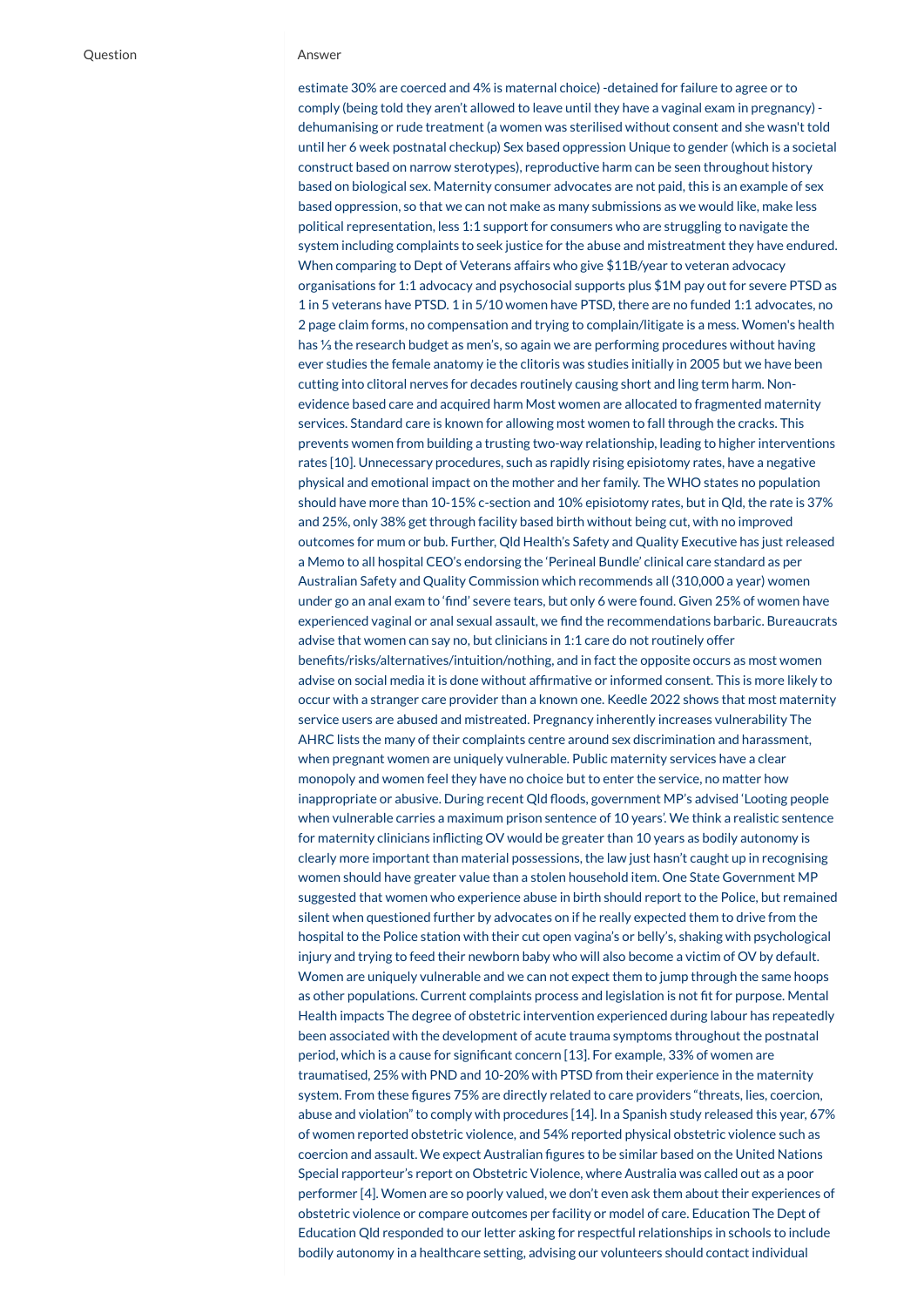Principals. An eerily similar format as Health Ministerial responses advising volunteers to go to individual hospitals and ask that staff adhere to their obligations rather than the Minister making a directive to adhere to legislation. Friends and family "At least you have a healthy baby!" from a loved one makes it very clear how little we are valued as the person giving birth. When we so desperately want to trust that our schools, hospitals, state boards, and courts will protect us, the reality can be excruciating: to discover that, even when you have finally found the strength to use your voice, you have not yet reached a safe place. How jarring to realise the burden of proof is on you, about an event for which no evidence is likely to exist beyond your own words, and you will be required to advocate for yourself yet again in the reporting process. Indeed, the accountability systems in place are neither very effective nor attuned to people (disproportionately women) carrying trauma from living in a patriarchal society. Peers Not funding maternity consumer organisations as a further sign of embedded systemic abuse, despite being the largest service user group and biggest spend. Other specialist health advocacy groups get upto \$150M/yr in core funding for health promotion and consumer advocacy. The largest Hospital and Health Service in Qld has removed maternity consumer representatives from their Community advisory board in order to avoid discussing maternity in their strategy (Barnet 2020). The Qld women's strategy omits meaningful maternity data on sexual and reproductive violence such as unwarranted episiotomy and c-section rates and certainly doesn't touch on hospital acquired trauma or abuse and mistreatment experienced by women as there is no routine data collection or even appropriate 'Patient' Reported outcomes and experience measures for women to share their story. There is no data collection on who missed out on their choice in model of care or place of birth (80% miss out on model of care and 100% miss out in choice of birthplace), its crazy this is not collected when these two 'choices' are the biggest predictor of poor outcomes. The hospital itself Hardly going to dob themselves and their staff in. Yet this is the only 'advertised' method of seeking justice, and when I say advertised, 90% of consumers who contact us say 'I didn't know I could complain'. No hospital lists QHRA 2019 complaints process on their websites or on any forms for consumers to become aware of processes outside of litigation. The Current legal process for 'justice' Litigation is hard work and expensive. Many lawyers have no idea what OV is let alone how to seek justice through various possible avenues but none are fit for purpose and this has never been done before on a large scale. Fragmented services Qld Health has no oversight on what is happening in each hospital as they are separate public entities. They have no mechanisms to gather themes. They have been asked to dictate at DDG/DG or ministerial/assistant minister level, but have advised they will not be adopting the recommendation to collect data on women's experiences of OV. Police, reporting does more harm than good Qld police service, like come on. Do we really expect a woman with a 12 hour old baby to report to the local police station after being sliced open without consent? There are 4 traumas that happen when an assault occurs. The first is the event itself. The second is telling someone. And the third, when people you trust don't believe you about it. When you can't get justice. Department of Children's Services, a tool for compliance Child protective services, a real risk, but used as a tool to gain compliance and silence so that women don't speak up about their experiences of abuse and mistreatment. OHO, very low standards When reading reports from the Office of the Health Ombudsman, advocates summarise the findings as 'old, fat, victim shaming' rather than any genuine interest in protecting the public (pregnant or postnatal women). It is overwhelmingly clear most public servants do not understand maternity evidence and how restrictions on their bodily autonomy causes harm. They believe harm reduction like homebirth is an extra service, they don't understand that hospitals cause harm (1:10 patients are harmed and 9:10 maternity consumers are harmed in hospitals). Human Rights, a violation has already occured QHRC offer consumers a complaint mechanism for harmed women, however they must have already suffered the consequences of the human rights violation. Thus the act doesn't prevent harm, which we would like to see occur with OV legislation. Medical Negligence is wholly inappropriate Women are completely burned out and rarely take claims down the medical negligence route. Their experience feels like duplication and added time, money and stress. Within the legal community, it is well known how paternalistic civil liabilities act, particularly here in Qld. A women with experience of an unconsented anal exam post birth (digital anal rape), would not be supported to litigate. Since the introduction of a non evidence based 'clinical care standard' called the Perineal Bundle, a sharp rise in anal assault is being reported to us. We have supported women with this enquiry with some law firms last year. They advise women must suffer long term physical injury from the assault in order to successfully claim given expert witness etc fees are so great.